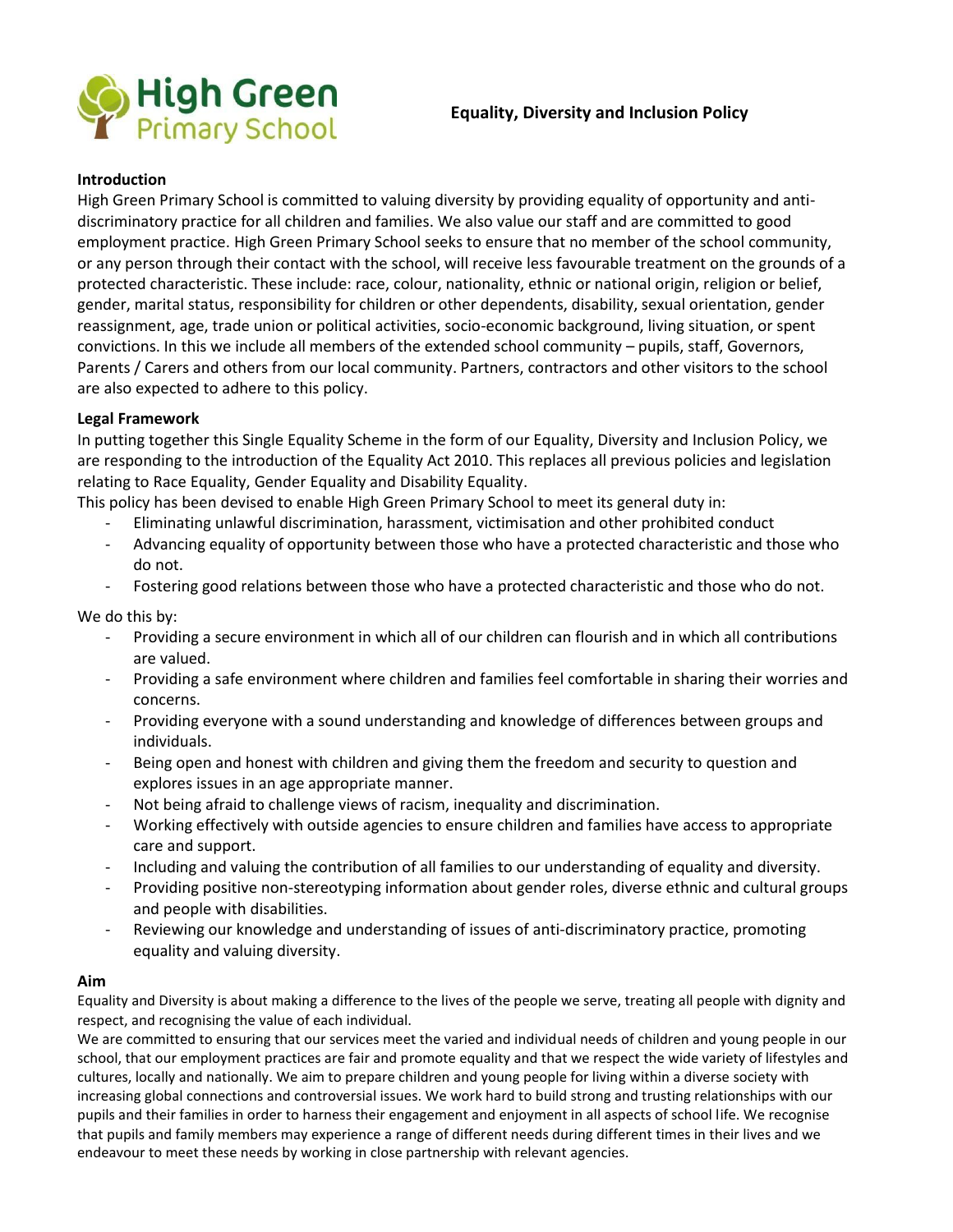# **Our Ethos**

High Green Primary School is a welcoming and caring community of children, Parents / Carers, staff and Governors. Together we continually strive to provide a happy and supportive environment in which the unique potential in every child is realised. Our vision is that within a comprehensive curriculum and adaptive approaches to teaching and learning, we will enable each child to share the responsibility for becoming independent and confident learners and achievers in a continually changing world.

Through our one golden rule – **'treat others as you wish to be treated'** we aim to develop a respect of self, others and the environment. Through developing an understanding of British Values and respect for democracy, our children will be immersed in a caring and supportive environment.

Equality, Diversity and Inclusion form the basis of our **Philosophy for Education.**

The four main principles that bind the curriculum together are Holistic, Empowerment, Family and Community, Relationships.

# **HOLISTIC**

- o Maintaining the whole child at the centre of the curriculum, ensuring equitable personal & emotional development.
- o Developing independence and responsibility, perseverance and resilience.
- $\circ$  Developing strengths in each child and a true sense of self-worth and self-esteem, including intellectual, spiritual, moral and physical understanding.
- $\circ$  Developing respect for oneself whilst showing respect and tolerance for others.

# **EMPOWERMENT**

- $\circ$  Children are given opportunities to make their own decisions and take responsibility for their own learning, developing self-challenge and self-motivation to become a life-long learner.
- $\circ$  The roots of all teaching and learning opportunities will be to inspire children to investigate, explore, research and question developing a true love of learning.
- o Each child will be encouraged to recognise their own strengths and place in our community.

# **FAMILY & COMMUNITY**

- o Understanding the principle that learning begins at home. Enhanced home learning that sees the family as a full partner in and founder of child development.
- $\circ$  With increased understanding of learning and the curriculum, parents will be better placed to fully support their child.
- $\circ$  Developing a child's understanding of life in modern Britain, cultural heritage and sense of belonging; seeing themselves as a valued member of a community; school, local, national and global.
- o Promoting British values, so they can understand how to contribute to its future development and achieve economic wellbeing.

## **RELATIONSHIPS**

- $\circ$  Through a range of opportunities to explore and develop relationships personal and social, understanding the value of learning with others but also understanding the risks that new technology brings.
- $\circ$  Allowing children to learn through responsive and reciprocal relationships, whilst developing a deeper understanding of the value of personal and social relationships and particularly of keeping themselves safe online.

## **HIGH GREEN PRIMARY SCHOOL** continually strives to be a community where…

- o Everyone is valued and respected for being unique.
- o Everyone has their own part to play in society.
- o Everyone's ability and potential to achieve success is recognised.
- o Everyone is nurtured and supported depending on individual need.
- o Differences are understood and celebrated.
- o Tolerance and respect are the norm.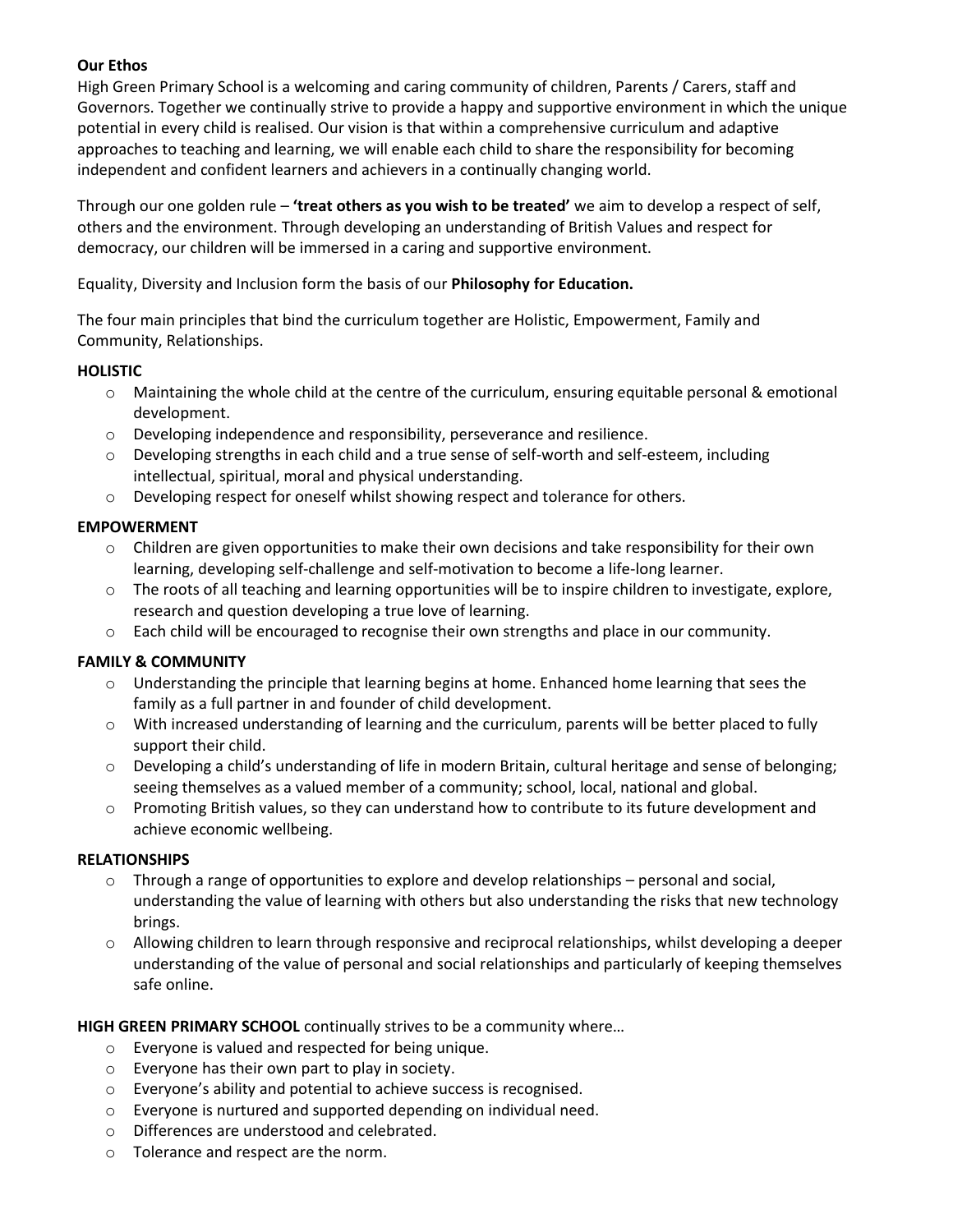# **Guiding Principles of Equality, Diversity and Inclusion**

### **Principle 1:** All learners are of equal value.

*All learners and potential learners are of equal value and benefit equally from school policies, practices and programmes, whatever their ability, ethnicity or national identity, socio-economic group, religious background, gender or cultural identity.*

#### **Principle 2:** Relevant differences are recognised and celebrated.

*Treating people equally can mean treating them differently. Policies, practices and programmes do not discriminate, but may be differentiated to take account of differences of life experience, outlook and background, and in the kinds of barriers and disadvantage which people may face, in relation to:* 

- o *Disability/Special Educational Need– so that reasonable adjustments are made*
- o *Emotional need/mental health – so that appropriate support can be given*
- o *Socio-economic – so appropriate support can ensure equality of access to a range of life experiences and opportunities.*
- o *Ethnicity – so that different cultural backgrounds and experiences of prejudice are recognised*
- o *Gender – so that the different needs and experiences of girls and boys, and women and men, are recognised*
- o *Religion, belief or faith background*
- o *Sexual identity*

#### **Principle 3:** We foster positive attitudes, relationships and a shared sense of belonging.

*Policies and programmes promote:* 

- o *Positive attitudes towards disabled people, good relations between disabled and non-disabled people, and an absence of harassment of disabled people, including children and people with special educational needs.*
- o *Positive interaction, good relations and dialogue between groups and communities different from each other in terms of ethnicity, culture, socio-economic groups, religious affiliation, national origin or national status, and an absence of prejudicerelated bullying and incidents.*
- o *Mutual respect and good relations between boys and girls, and women and men, and an absence of sexual and homophobic harassment.*

#### **Principle 4:** Staff recruitment, retention and development

*Steps are taken to positively promote equality, especially where there is evidence of inequality and to ensure that policies and procedures benefit all employees and potential employees in recruitment, professional development and promotion:* 

- o *Whether or not they are disabled*
- o *Whatever their ethnicity, culture, religious affiliation, national origin or national status*
- o *Whatever their gender and sexual identity, and with full respect for legal rights relating to pregnancy and maternity.*

#### **Principle 5:** Reducing and removing inequalities and barriers that already exist.

*In addition to avoiding or minimising possible negative impacts of policies and programmes, we take opportunities to maximise positive impacts by addressing, reducing and removing inequalities and barriers that already exist between:* 

- o *Disabled and non-disabled people/children*
- o *People/children with SEN and those with no SEN.*
- o *People/children of different ethnic, socio-economic, cultural and religious backgrounds.*
- o *Girls and boys, women and men*

### **Principle 6:** Policy development involves widespread consultation and involvement

*People affected by a policy or programme are consulted and involved in the design of new policies, and in the review of existing ones. Such consultation is both direct and through representative organisations, and is based on principles of transparency and accountability. It involves those who in the past have been excluded or disadvantaged, and who continue to face barriers:* 

- o *Disabled people as well as non-disabled people from a range of ethnic, cultural and religious backgrounds*
- o *Children and families with special educational needs*
- o *Both women and men, and girls and boys*
- o *Lesbian, gay, bisexual or transgender*

### **Principle 7:** Society as a whole benefits

*Policies and programmes benefit society as a whole, locally, nationally and internationally, by fostering greater cohesion and greater participation in public life for:* 

- o *Disabled people/people with special educational needs as well as those with no such need*
- o *People of a wide range of ethnic, cultural, socio-economic and religious backgrounds*
- o *Both women and men, girls and boys*
- o *Lesbian, gay, bisexual or transgender*

### **Principle 8:** We base our practices on sound evidence

*We maintain and publish quantitative and qualitative information about our progress towards greater equality in relation to:* 

- o *SEND*
- o *Ethnicity, religion and culture*
- o *Gender*
- o *Socio-economic groups*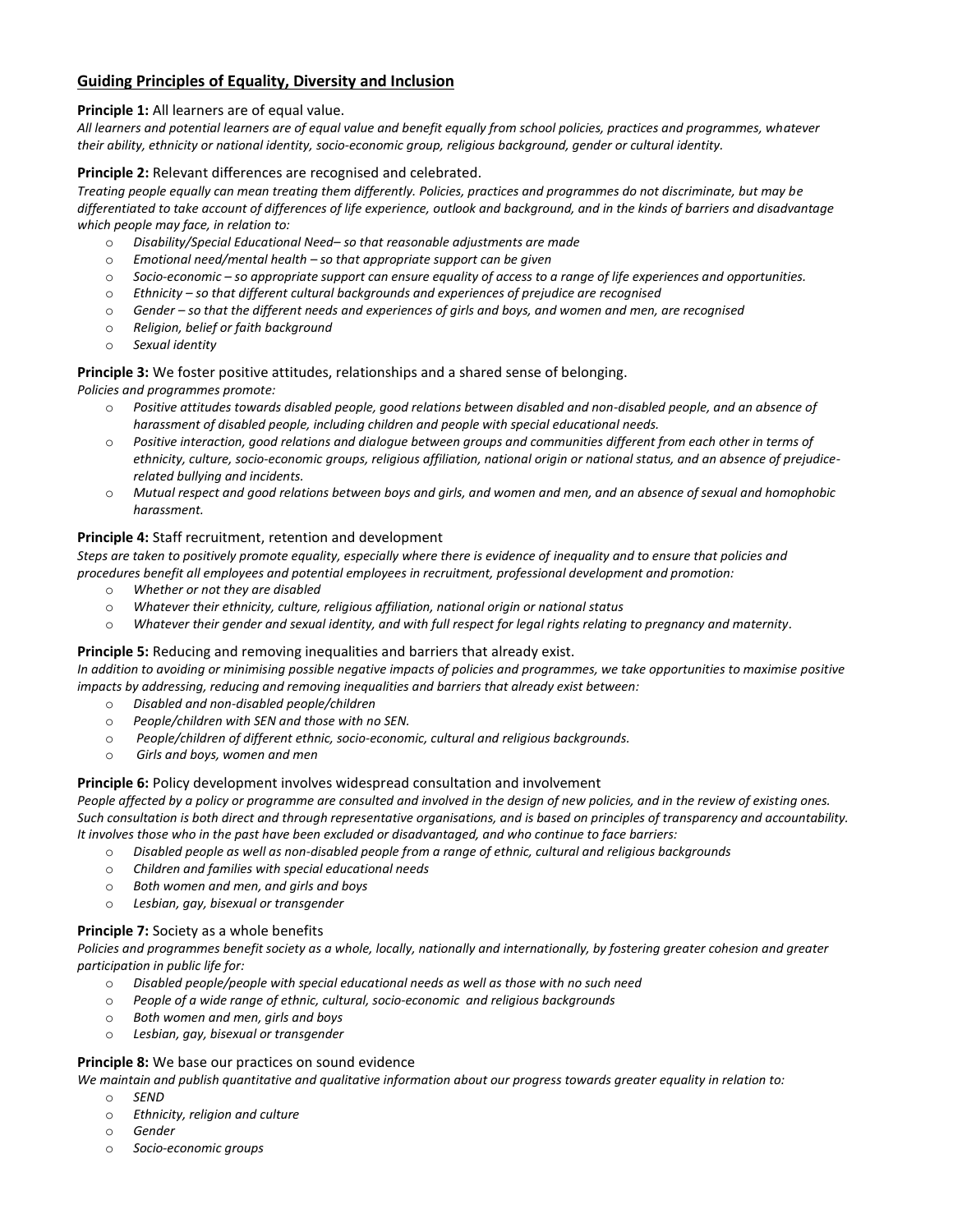## **Implementation**

- $\checkmark$  We welcome admission applications from the whole community.
- $\checkmark$  We base our admissions policy on a fair system.
- $\checkmark$  We do not discriminate against a child or their family, or prevento entry to our school, on the basis of race, colour, nationality, ethnic or national origin, religion or belief, gender, marital status, responsibility for children or other dependents, disability, sexual orientation, gender reassignment, age, political activities, socio-economic background, living situation, being a member of a travelling community or an asylum seeker or having spent convictions.
- $\checkmark$  We discourage discriminatory behaviour by staff or Parents / Carers and will take appropriate action where necessary.
- $\checkmark$  Displaying of openly racist insignia, distribution of racist material, name-calling, or threatening behaviour are unacceptable on or around the school premises and will be dealt with in the strongest manner.
- $\checkmark$  We do not discriminate against a child with a disability or special educational need or refuse a child entry to our school because of any disability or special educational need.
- $\checkmark$  We have ensured that action plans are developed for children and Parents / Carers with disabilities and/or special educational needs, so that they can participate successfully in the activities and curriculum offered by High Green School.
- $\checkmark$  We advertise our school widely in the local community and with Sheffield City Council to ensure access to the whole community.
- $\checkmark$  We try to reflect the diversity of members of our society in all our publicity and promotional materials and displays around school.
- $\checkmark$  We provide information in clear, concise language, whether written or spoken and are sensitive to the needs of families with difficulties in accessing letters and publications from school or other agencies.

## **School Curriculum**

The curriculum offered at High Green School encourages children to develop positive attitudes about themselves as well as to people who are different from themselves. Equality and diversity is embedded as far as possible in all areas of the curriculum and pupils are given opportunities to explore prejudice and discrimination, and to positively explore difference in relation to race/ethnicity, religion/belief, gender, disability.

We do this by:

- $\checkmark$  Making children feel valued and good about themselves through the curriculum and through positive praise and reinforcement.
- $\checkmark$  Helping children to have a deeper understanding of social, emotional aspects of learning and the many causes and impact of mental health.
- $\checkmark$  Providing children with wider access to support in helping them to keep themselves safe and well; online safety, Child Line.
- $\checkmark$  Providing children with a safe to fail environment and a shared responsibility for their own learning and progress. (Mild, Spicy, Hot)
- $\checkmark$  Providing children with an environment where they feel safe to question openly and honestly, whilst showing respect for others views and opinions.
- $\checkmark$  Recognising the different learning styles of children, making appropriate provision within the curriculum to ensure each child receives the widest possible opportunity to develop their skills and abilities.
- $\checkmark$  Ensuring that funding is used to support a full and equal access where it is needed.
- $\checkmark$  Ensuring access to interventions are appropriate and do not detract from access to a full curriculum.
- $\checkmark$  Avoiding stereotypes or derogatory images in the selection of books or other visual materials
- $\checkmark$  Celebrating a wide range of festivals.
- $\checkmark$  Helping children to understand that discriminatory behaviour and remarks are hurtful and unacceptable.
- $\checkmark$  Data is collected with regard to the attainment and achievement of all pupils in order to inform the planning and provision of support to individuals and groups of pupils.
- $\checkmark$  Children with SEND and their families are fully involved in regular reviews to monitor the impact of provision and agree appropriate next steps.

### **Valuing Diversity in Families**

- $\checkmark$  We welcome the diversity of family lifestyles and work with all families.
- $\checkmark$  We encourage children and families to contribute stories of their everyday life and share experiences with others; different religious events and festivals, working life, different cultures.
- $\checkmark$  For families who speak languages in addition to English, we will develop plans to ensure their full inclusion.
- $\checkmark$  We offer a flexible payment system for families of differing means and offer information regarding sources of financial support.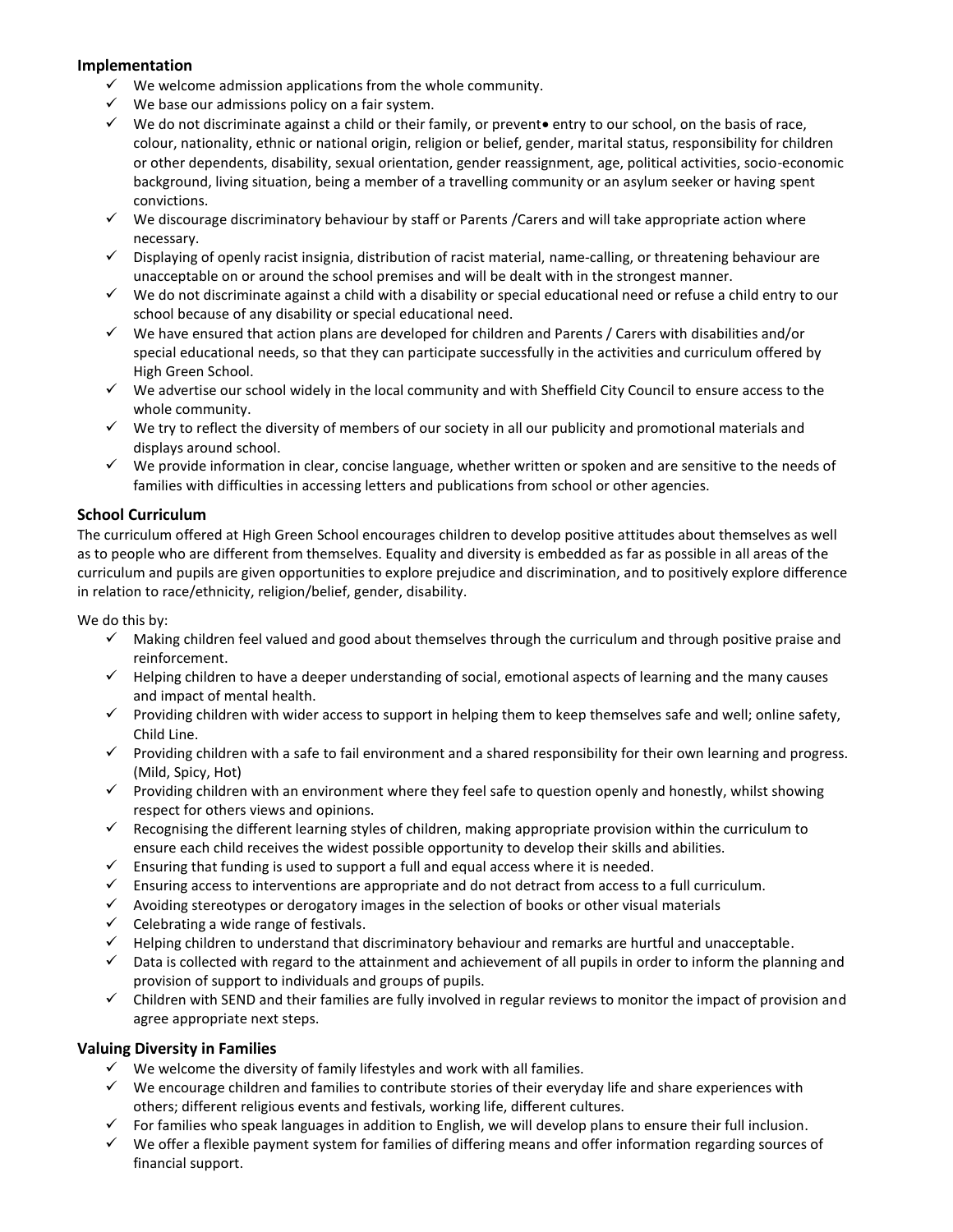## **Food and Dietary Needs**

- $\checkmark$  We work in partnership with Parents / Carers to ensure that the medical, cultural and dietary needs of children are met as far as is reasonably possible.
- $\checkmark$  We work closely with the catering contractors Taylor Shaw to ensure the dietary needs of children are fully met, in accordance with medical requirements.
- $\checkmark$  We help children to learn about a range of food, and of cultural approaches to mealtimes and eating, and to respect the differences among them.

## **Events**

- $\checkmark$  Events are arranged to ensure that all families may become involved in the life of the school if they wish.
- $\checkmark$  Information about events and meetings is communicated in a variety of ways (e.g. electronically, written and verbal), to ensure that all Parents / Carers have information about, and access to, details; times, dates, classes etc.

## **Recruitment**

- $\checkmark$  Vacancies are advertised and all applicants are judged against explicit and fair criteria
- $\checkmark$  Applicants are welcome from all backgrounds and vacancies are open to all.
- $\checkmark$  The applicant who best meets the criteria may be offered the vacancy, subject to references and checks by the Criminal Records Bureau – this ensures a fair selection process.
- $\checkmark$  All job descriptions include a commitment to equality and diversity as part of their specifications
- $\checkmark$  We monitor our application process to ensure that it is fair and accessible.
- $\checkmark$  We may use the exemption clauses of the Race Relations Act and the Sex Discrimination Act where this is necessary to enable the service to best meet the needs of the community.

## **Staff Training**

- All staff at High Green Primary School will have their professional development needs met in relation to this agenda. This includes staff across all sections (teaching, support, mid-days, office staff, etc) and support that will be provided to meet their training needs as outlined in our Developing Excellence Plan.
- $\checkmark$  New and temporary staff will be made aware of our Equality, Diversity And Inclusion Policy and other practices in relation to this.
- $\checkmark$  We seek out training opportunities for staff and volunteers to enable them to develop anti-discriminatory and inclusive practices, which enable all children to flourish.
- $\checkmark$  We review our practices annually to ensure that we are fully implementing our Equality, Diversity and Inclusion Policy.

### **Roles and Responsibilities**

All who are associated with High Green Primary School have a responsibility for promoting equality and inclusion, and avoiding unfair discrimination.

### **Governors:**

- $\checkmark$  Provide leadership and drive for the development and regular review of the school's policies
- $\checkmark$  Provide leadership and ensure the accountability of the Headteacher and senior leadership for the communication and implementation of school policies.
- $\checkmark$  Highlight good practice and promote it throughout the school and wider community.
- $\checkmark$  Provide appropriate role models for staff, pupils, Parents / Carers and all other stakeholders.
- $\checkmark$  Identify and recognise examples of good practice from the school.
- $\checkmark$  Ensure a consistent response to incidents e.g. bullying cases and racist incidents.
- $\checkmark$  Ensure that the school carries out the letter and the spirit of the statutory duties and equality legislation.
- $\checkmark$  Ensure this policy and its procedures are followed.

### **Headteacher:**

- $\checkmark$  Oversee the development and regular review and implementation of equality policies and procedures.
- $\checkmark$  Consult pupils, staff and stakeholders in the development and review of the policies.
- $\checkmark$  Ensure the effective communication of the policies to all pupils, staff and stakeholders.
- $\checkmark$  Ensure that staff are trained as necessary to carry out the policies.
- $\checkmark$  Hold subject leaders accountable for equality policy implementation within their subject.
- $\checkmark$  Provide appropriate role models for all staff and pupils.
- $\checkmark$  Provide opportunities and mechanisms for the sharing of good practice.
- $\checkmark$  Take appropriate action in cases of harassment and discrimination and ensure a consistent response to incidents e.g. bullying case, homophobic and racist incidents.